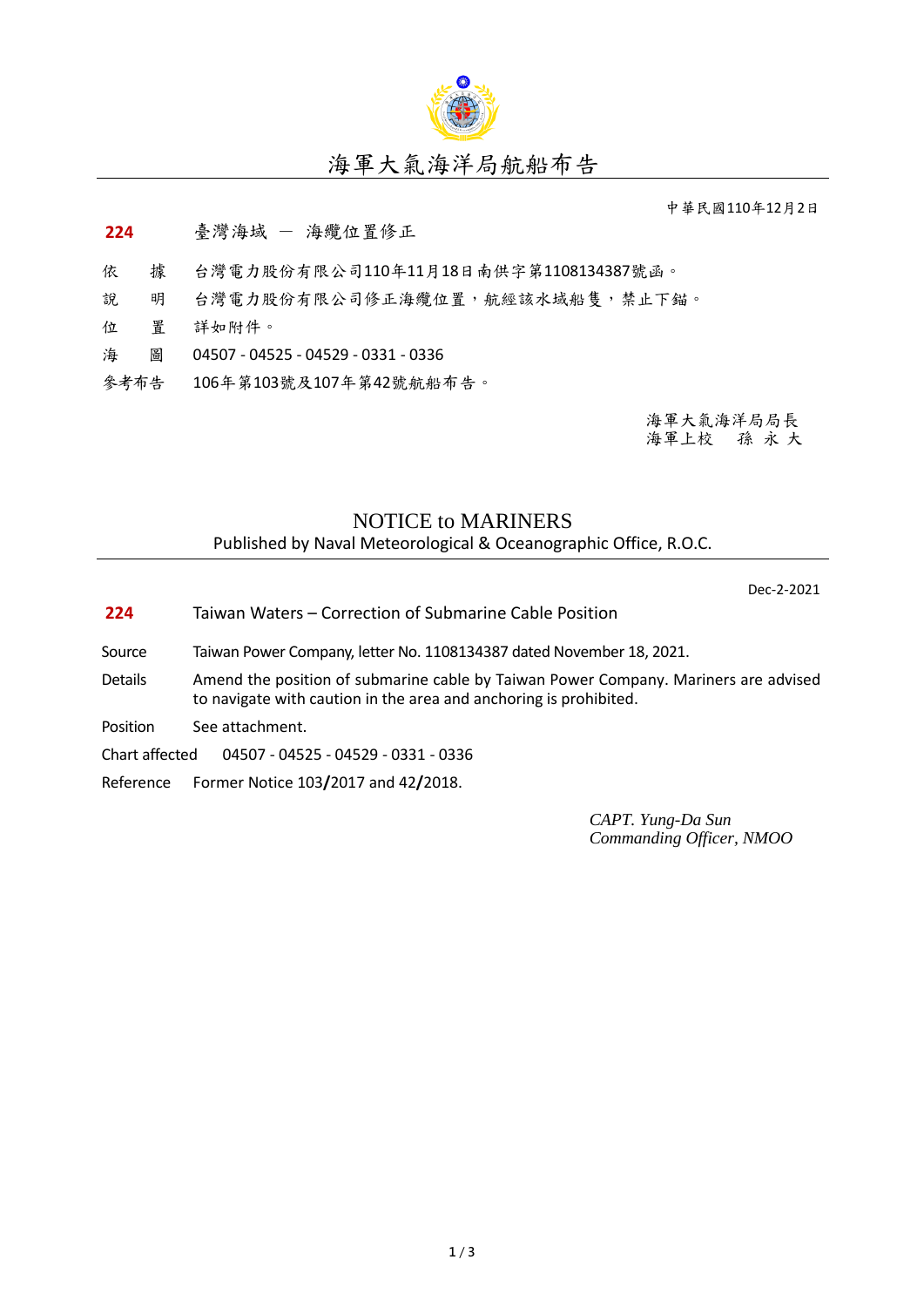## 連接下列各點(Joining the following points):

(A)

| 點位<br>Point    | WGS84                         | 點位<br>Point     | WGS84                         | 點位<br>Point     | WGS84                         |
|----------------|-------------------------------|-----------------|-------------------------------|-----------------|-------------------------------|
| 1              | 23°33'55.5"N., 120°08'35.6"E. | 18              | 23°30'16.5"N., 119°56'37.8"E. | 35              | 23°30'44.8"N., 119°42'08.6"E. |
| $\overline{2}$ | 23°33'55.8"N., 120°08'34.6"E. | 19              | 23°30'14.0"N., 119°56'24.0"E. | 36              | 23°31'22.4"N., 119°41'27.5"E. |
| 3              | 23°33'58.9"N., 120°08'27.1"E. | 20              | 23°30'22.5"N., 119°56'00.0"E. | 37              | 23°31'44.1"N., 119°41'09.3"E. |
| 4              | 23°33'59.3"N., 120°08'20.4"E. | 21              | 23°30'08.6"N., 119°54'18.8"E. | 38              | 23°31'47.5"N., 119°41'06.4"E. |
| 5              | 23°33'26.0"N., 120°07'21.5"E. | 22              | 23°30'04.6"N., 119°53'00.3"E. | $\overline{39}$ | 23°31'51.2"N., 119°40'59.4"E. |
| 6              | 23°33'22.7"N., 120°07'19.1"E. | 23              | 23°30'03.0"N., 119°52'36.7"E. | 40              | 23°31'51.2"N., 119°40'52.3"E. |
| 7              | 23°33'18.2"N., 120°07'12.1"E. | 24              | 23°29'37.0"N., 119°49'09.9"E. | 41              | 23°31'57.1"N., 119°40'44.8"E. |
| 8              | 23°33'18.3"N., 120°07'07.2"E. | $\overline{25}$ | 23°29'25.8"N., 119°48'07.5"E. | 42              | 23°32'49.9"N., 119°39'53.1"E. |
| 9              | 23°33'21.6"N., 120°07'02.4"E. | 26              | 23°29'09.9"N., 119°46'34.4"E. | 43              | 23°32'54.7"N., 119°39'42.2"E. |
| 10             | 23°33'21.2"N., 120°06'56.7"E. | 27              | 23°28'58.0"N., 119°45'03.0"E. | 44              | 23°33'04.4"N., 119°39'29.2"E. |
| 11             | 23°33'20.5"N., 120°06'56.0"E. | $\overline{28}$ | 23°28'40.2"N., 119°44'20.3"E. | 45              | 23°33'16.5"N., 119°39'23.8"E. |
| 12             | 23°32'33.6"N., 120°06'06.6"E. | 29              | 23°28'36.1"N., 119°43'48.7"E. | 46              | 23°33'23.3"N., 119°39'22.5"E. |
| 13             | 23°31'59.7"N., 120°04'29.4"E. | $\overline{30}$ | 23°28'39.5"N., 119°43'36.5"E. | 47              | 23°33'37.9"N., 119°39'21.9"E. |
| 14             | 23°31'34.0"N., 120°02'49.0"E. | 31              | 23°29'18.3"N., 119°42'52.6"E. | 48              | 23°33'40.5"N., 119°39'21.9"E. |
| 15             | 23°31'19.2"N., 120°01'33.5"E. | 32              | 23°29'46.3"N., 119°42'40.7"E. | 49              | 23°33'41.3"N., 119°39'21.9"E. |
| 16             | 23°30'42.1"N., 119°58'01.3"E. | 33              | 23°29'57.5"N., 119°42'34.5"E. |                 |                               |
| 17             | 23°30'33.5"N., 119°56'58.0"E. | 34              | 23°30'03.1"N., 119°42'28.0"E. |                 |                               |
| (B)            |                               |                 |                               |                 |                               |
| 點位             |                               | 點位              |                               | 點位              |                               |
| Point          | WGS84                         | Point           | WGS84                         | Point           | WGS84                         |
| 1              | 23°33'55.4"N., 120°08'35.5"E. | 18              | 23°30'14.5"N., 119°55'60.0"E. | 35              | 23°30'10.6"N., 119°42'14.6"E. |
| 2              | 23°33'55.7"N., 120°08'34.6"E. | 19              | 23°30'06.4"N., 119°55'05.7"E. | 36              | 23°30'32.1"N., 119°42'06.6"E. |
| 3              | 23°33'58.6"N., 120°08'27.0"E. | 20              | 23°30'00.6"N., 119°54'19.7"E. | 37              | 23°31'18.5"N., 119°41'26.6"E. |
| 4              | 23°33'58.5"N., 120°08'21.0"E. | 21              | 23°29'56.6"N., 119°53'01.5"E. | 38              | 23°31'42.5"N., 119°41'07.0"E. |
| 5              | 23°33'25.2"N., 120°07'22.1"E. | $\overline{22}$ | 23°29'42.0"N., 119°50'43.8"E. | 39              | 23°31'45.9"N., 119°40'59.4"E. |
| 6              | 23°33'22.4"N., 120°07'19.4"E. | 23              | 23°29'41.4"N., 119°50'23.9"E. | 40              | 23°31'45.9"N., 119°40'52.3"E. |
| 7              | 23°33'16.8"N., 120°07'10.6"E. | 24              | 23°29'36.7"N., 119°49'36.0"E. | 41              | 23°31'51.8"N., 119°40'44.8"E. |
| 8              | 23°33'16.5"N., 120°07'07.1"E. | 25              | 23°29'21.0"N., 119°48'08.4"E. | 42              | 23°31'53.4"N., 119°40'42.7"E. |
| 9              | 23°33'07.1"N., 120°06'45.5"E. | 26              | 23°29'05.1"N., 119°46'35.4"E. | 43              | 23°32'49.0"N., 119°39'52.5"E. |
| 10             | 23°32'31.7"N., 120°06'09.7"E. | 27              | 23°28'54.3"N., 119°45'04.4"E. | 44              | 23°32'56.9"N., 119°39'34.7"E. |
| 11             | 23°31'56.6"N., 120°04'30.5"E. | 28              | 23°28'39.3"N., 119°44'28.3"E. | 45              | 23°33'03.8"N., 119°39'28.6"E. |
| 12             | 23°31'28.9"N., 120°02'49.1"E. | 29              | 23°28'37.1"N., 119°44'21.3"E. | 46              | 23°33'16.5"N., 119°39'23.1"E. |
| 13             | 23°31'14.7"N., 120°01'33.4"E. | $\overline{30}$ | 23°28'32.3"N., 119°43'44.2"E. | 47              | 23°33'23.3"N., 119°39'22.3"E. |
| 14             | 23°30'34.9"N., 119°58'01.1"E. | 31              | 23°28'35.0"N., 119°43'34.2"E. | 48              | 23°33'37.9"N., 119°39'21.7"E. |
| 15             | 23°30'25.9"N., 119°56'59.4"E. | 32              | 23°29'00.3"N., 119°42'51.7"E. | 49              | 23°33'40.5"N., 119°39'21.8"E. |
| 16             | 23°30'12.5"N., 119°56'38.6"E. | 33              | 23°29'15.7"N., 119°42'43.6"E. | 50              | 23°33'41.3"N., 119°39'21.8"E. |
| 17             | 23°30'10.0"N., 119°56'24.8"E. | 34              | 23°29'52.8"N., 119°42'31.2"E. |                 |                               |
| (C)            |                               |                 |                               |                 |                               |
| 點位             |                               | 點位              |                               | 點位              |                               |
| Point          | WGS84                         | <b>Point</b>    | WGS84                         | Point           | WGS84                         |
| $\mathbf{1}$   | 23°33'55.4"N., 120°08'35.5"E. | 22              | 23°29'48.8"N., 119°53'03.0"E. | 43              | 23°28'59.1"N., 119°42'47.1"E. |
| $\overline{2}$ | 23°33'55.6"N., 120°08'34.6"E. | 23              | 23°29'35.7"N., 119°50'40.9"E. | 44              | 23°29'18.9"N., 119°42'34.3"E. |
| З              | 23°33'58.3"N., 120°08'26.9"E. | 24              | 23°29'36.4"N., 119°50'23.5"E. | 45              | 23°29'38.6"N., 119°42'32.9"E. |
| 4              | 23°33'57.6"N., 120°08'21.6"E. | 25              | 23°29'30.6"N., 119°49'24.3"E. | 46              | 23°29'50.2"N., 119°42'28.7"E. |
| $\overline{5}$ | 23°33'24.4"N., 120°07'22.7"E. | 26              | 23°29'27.4"N., 119°49'11.9"E. | 47              | 23°30'18.9"N., 119°42'00.1"E. |
| $\overline{6}$ | 23°33'22.0"N., 120°07'19.6"E. | 27              | 23°29'14.1"N., 119°48'20.8"E. | 48              | 23°30'44.7"N., 119°41'50.2"E. |
| $\overline{7}$ | 23°33'16.5"N., 120°07'10.9"E. | 28              | 23°29'06.7"N., 119°47'38.8"E. | 49              | 23°31'38.4"N., 119°41'06.7"E. |
| 8              | 23°33'15.6"N., 120°07'07.6"E. | 29              | 23°29'06.4"N., 119°47'35.7"E. | 50              | 23°31'40.6"N., 119°40'59.3"E. |
| 9              | 23°33'05.2"N., 120°06'47.2"E. | 30              | 23°29'05.5"N., 119°47'33.9"E. | 51              | 23°31'40.7"N., 119°40'52.3"E. |
| 10             | 23°32'29.2"N., 120°06'12.2"E. | 31              | 23°29'04.8"N., 119°47'26.9"E. | 52              | 23°31'46.5"N., 119°40'44.8"E. |
| 11             | 23°32'24.2"N., 120°06'02.4"E. | $\overline{32}$ | 23°29'05.3"N., 119°47'25.0"E. | 53              | 23°31'50.8"N., 119°40'40.6"E. |
| 12             | 23°31'53.5"N., 120°04'31.5"E. | 33              | 23°29'03.5"N., 119°47'07.3"E. | 54              | 23°32'48.0"N., 119°39'51.9"E. |
| 13             | 23°31'23.9"N., 120°02'47.3"E. | 34              | 23°29'04.0"N., 119°47'05.8"E. | 55              | 23°32'52.2"N., 119°39'42.6"E. |
| 14             | 23°31'10.6"N., 120°01'33.3"E. | $\overline{35}$ | 23°29'03.6"N., 119°47'02.3"E. | 56              | 23°32'53.8"N., 119°39'40.3"E. |
| 15             | 23°30'27.7"N., 119°58'01.0"E. | 36              | 23°29'02.8"N., 119°47'00.7"E. | 57              | 23°32'57.2"N., 119°39'32.6"E. |
| 16             | 23°30'17.1"N., 119°57'01.2"E. | 37              | 23°29'00.3"N., 119°46'36.4"E. | 58              | 23°33'03.2"N., 119°39'28.0"E. |
| 17             | 23°30'08.5"N., 119°56'39.5"E. | 38              | 23°28'50.6"N., 119°45'05.8"E. | 59              | 23°33'16.5"N., 119°39'22.4"E. |
| 18             | 23°30'06.0"N., 119°56'25.6"E. | 39              | 23°28'36.7"N., 119°44'32.0"E. | 60              | 23°33'37.9"N., 119°39'21.5"E. |
| 19             | 23°30'07.1"N., 119°56'02.8"E. | 40              | 23°28'33.9"N., 119°44'22.3"E. | 61              | 23°33'40.5"N., 119°39'21.8"E. |
| 20             | 23°29'58.7"N., 119°55'07.0"E. | 41              | 23°28'28.6"N., 119°43'43.3"E. | 62              | 23°33'41.3"N., 119°39'21.8"E. |
| 21             | 23°29'52.8"N., 119°54'21.3"E. | 42              | 23°28'31.4"N., 119°43'33.2"E. |                 |                               |